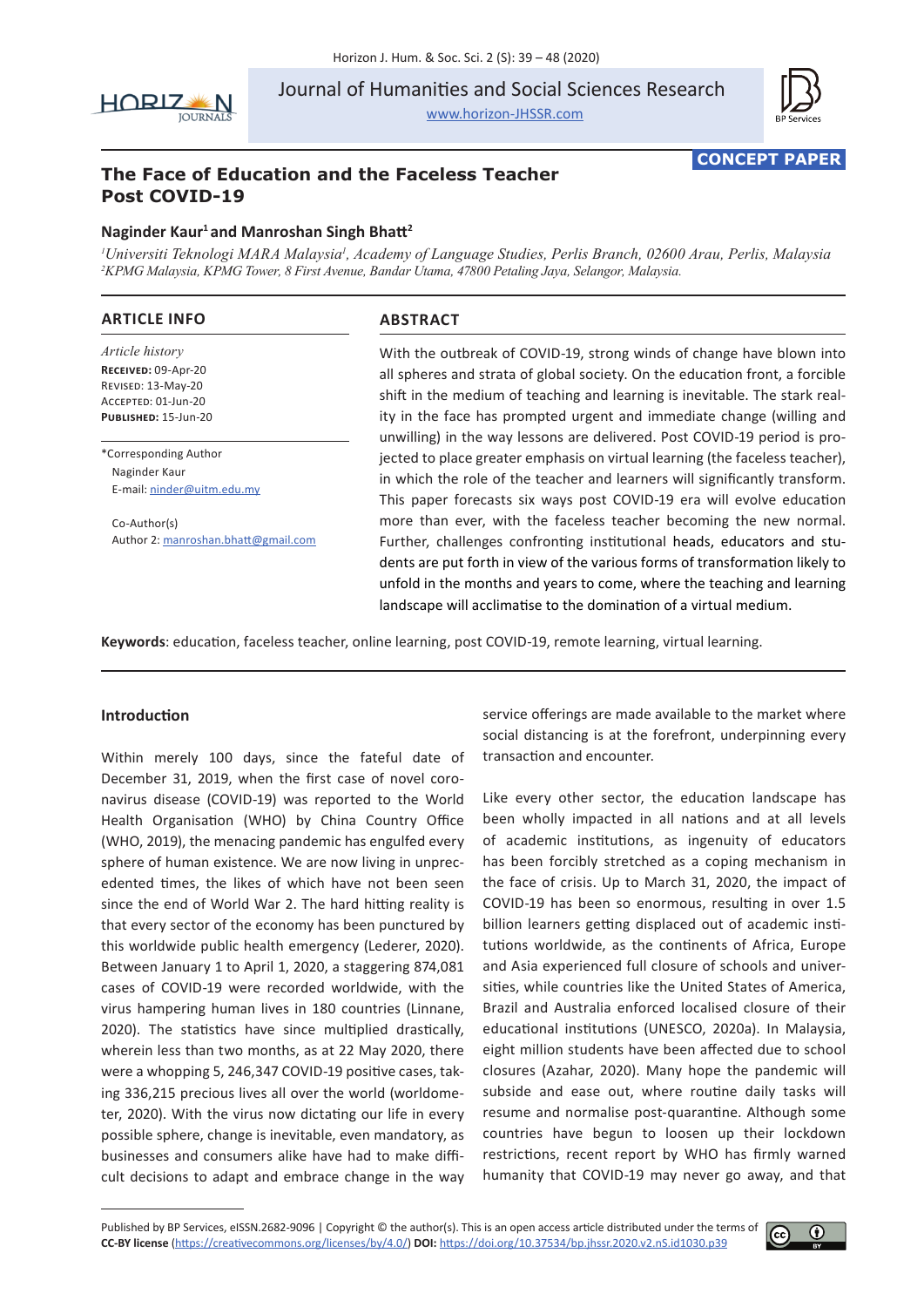we would just have to learn to cope and live with it (New Straits Times, 2020). With this dismal scenario hovering and looming over us, it seems almost certain that the face of education may not normalise for a long time to come. Regardless of the timeline to curb or control the spread of the virus, one thing remains certain - the face of education is bound to undergo a seismic shift. In view of this inevitable change, this paper serves to explore the dynamics of education which will transform the way teaching and learning is carried out henceforth. The arguments and foreseeable changes suggested by the authors are both theoretical and practical (managerial), based on review of literature on the topic and currently transpiring evidence-based updates. The discussion encompasses six broad areas which are set to change the face of education in the  $21<sup>st</sup>$  century, both for shortterm and in the long run, together with ensuing implications of these changes. It is imperative that educators be ready to embrace the new normal of faceless teaching in the face of this pandemic.

#### **Literature Review**

### *Incorporation of Technology in the Past*

Before delving into the highly anticipated transformations in future, a cursory look at how teaching and learning is primarily conducted pre COVID-19 is pertinent. There has been a gradual increase in the adoption of technological tools in classrooms around the world in an attempt to support and gradually realise the virtual classroom construct. Several models of supplementary online pedagogy have been adopted under the umbrella of blended learning (Horn & Staker, 2014), namely rotation model, enriched virtual classroom, ala carte, and flex virtual classroom. In carrying out a meta analysis on 142 studies on blended learning, Nora Listiana and Jaharadak (2019, p. 4–6) classify the various topics of blended learning research into six broad characteristics or categories, namely, motivation (Vanslambrouck, Zhu, Lombaerts, Philipsen, & Tondeur, 2016; Zainuddin, 2018, as cited in Nor Listiana & Jaharadak, 2019, p. 4), satisfaction (Alshehri, 2017; Rahman, Hussein, & Aluwi, 2015, as cited in Nor Listiana & Jaharadak, 2019, p. 4) effectiveness (Compe`re, 2017; Lau, et al., 2018, as cited in Nor Listiana & Jaharadak , 2019, p. 5). interaction (Plekhanova & Prohorets, 2015; Shu & Gu, 2018, as cited in Nor Listiana & Jaharadak, 2019, p. 5), communication (Boelens De Wever, & Voet, 2017; Shorey, Kowitlawakul, Devi, Chen, Soong, & Ang, 2018, as cited in Nor Listiana & Jaharadak, 2019, p. 5) and challenges (Kaur, 2013; Lau, et al., 2018, as cited in Nor Listiana & Jaharadak, 2019, p. 6).

However, the age-old teaching approach of instructivism has been applied throughout the years and decades, where lessons are instructor-centred and students learn based on a structured schedule in a synchronous or asynchronous online classroom. Fadini and Finardi (2015) describe the interaction and communication on the Internet to be possible due to the availability of synchronous or asynchronous resources, anytime, anywhere, in many forms, and with unlimited participation.

Some of the tools introduced in academic institutions include virtual reality (VR), cloud computing, learning management systems (LMS) and social media which slowly gave classrooms a new look and breathed new life into lessons. VR allows students to learn by interacting with a 3D world while cloud computing enables the upload of educational resources on a school's cloud terminal, thus allowing students access anytime and anywhere (The AME Group, n. d.). While all these platforms may be contended to be of a lot of benefit, they served mainly as supplementary and complementary teaching and learning tools, while the teacher/instructor variable remained fundamental in the entire pre COVID-19 process of education and classroom learning. As Szabo (2019) contends, "multiple studies have shown that the relationship between human teacher and student is a major driver of the motivation that drives the learning process" (p. 19), for example, Zhao, et a. (2005), as cited in Szabo, 2019).

Technology in education has also been almost exclusively reserved for schools and institutions with privileged students who can afford the purchase of advanced tools. Investments in technology has been made, albeit with a dose of caution and hesitance on the part of school administration in making a sizeable investment in technology as there is skepticism as to how much more effective classroom lessons will be with them. In status quo, online presence in classrooms is limited, often in a supplementary role and is only ever applied by educators if necessary, such as to meet requirements/KPIs set by administration.

# *Visceral Response to Virtual Learning by Educators and Students*

Within days of being termed a pandemic by the WHO (Ducharme, 2020), academic institutions were temporarily closed in an attempt to limit close physical contact and this led to further uncertainty as to how classes and examinations would be conducted. The familiar routine of teachers and students was given an awkward jolt, resulting in their flocking to various forms of online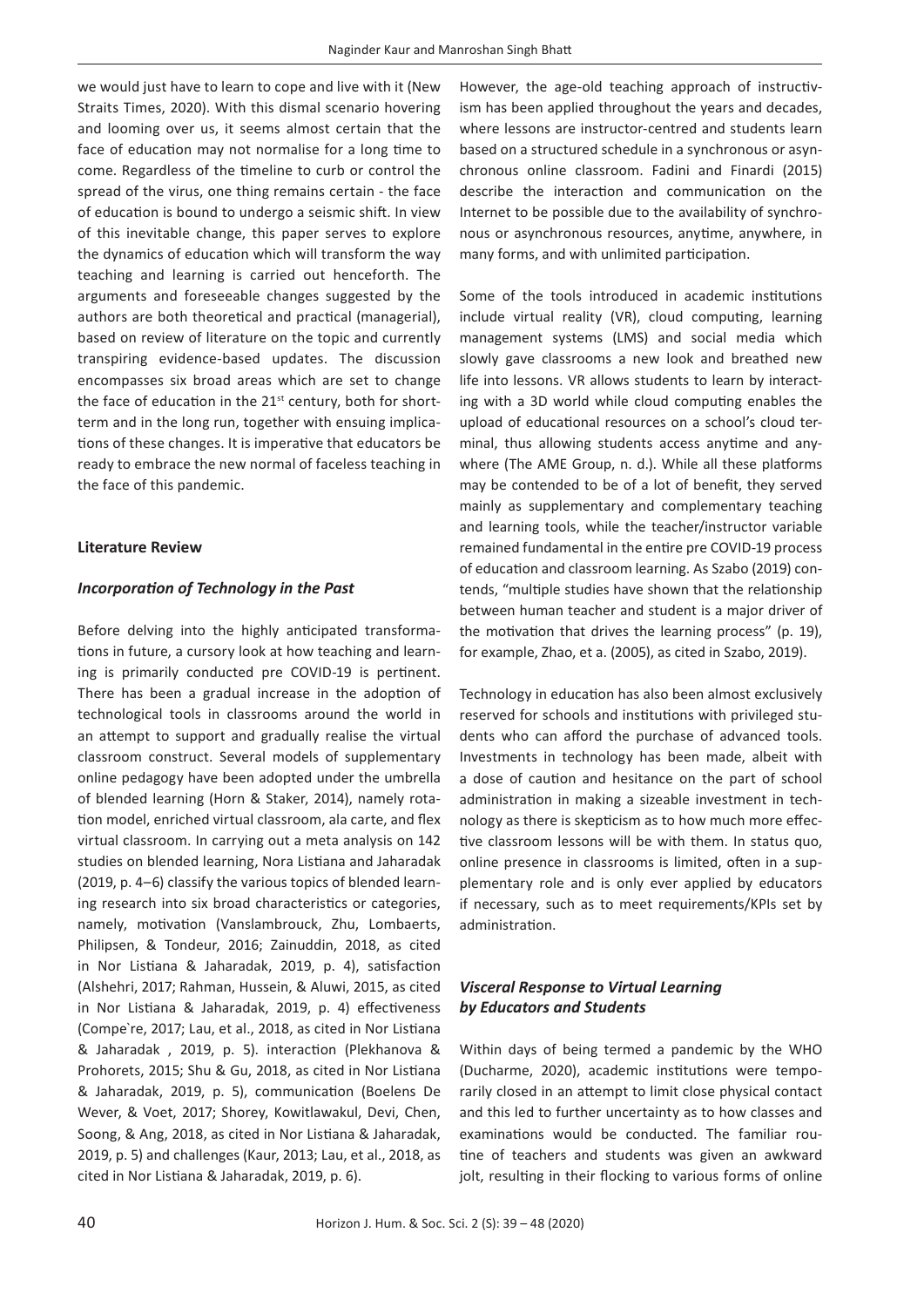learning platforms and instant messaging apps (Menon, 2020), mass migration, as it were. Open and distance learning (ODL), virtual learning and remote teaching became the instant talk of town and the new normal in the world of academia, consequently exerting heightened mental and psychological anxiety on both educators and their clients, the students. The visceral response was of resistance by both groups, (arguably more by teachers), to the full adoption of technological tools to facilitate classroom teaching, lectures and tutorials. This has been particularly difficult for baby boomer generation of educators that have long adopted the chalk and talk teaching method, thus, any mention of utilising full technology in carrying out classes seemed unfamiliar, almost unfathomable to some.

Lack of information literacy (IL) or digital literacy is another source among a certain subset of instructors (Saunders, 2012), and some students (Lokesha & Adithya, 2019; Manthiramoorthi, Saravanakumar, & Thirumagal, 2019, as cited in Neogi & Partap, 2019), hence, may be unconvinced of the efficacy of virtual classrooms. Teachers resist the inconvenience of delivering lessons and navigating the Internet by adjusting to the technicalities of conducting classes mediated by a screen and a microphone (Iwai, 2020). For so long, teachers have always been at the forefront in leading a classroom lesson (Wright, 2013), but with the spread of COVID-19, national lockdowns (partial and full) suddenly made face-to-face learning a thing of the past, non-relatable, irrelevant and no longer viable. Without physical proximity with students, teachers now struggle to re-establish their role from a primary input provider to a facilitator of learning - no longer a wooly idea in the clouds, but a stark reality to embrace for all. Additionally, mental block among teachers in accepting this new reality is realistically real, possibly alluded to lack of interest in exploring technology, deemed to be troublesome and time-consuming. Having established their comfort zone, many do not want to rock the boat drastically, as opposed to students, often millennials or Generation Z individuals, who willingly welcome implementation of technology sooner (Fisher, 2018).

From the students' perspective, though they seemingly display readiness for virtual learning (see Hung, Chou, Chen, & Own, 2010), concerns of their own are equally grave. The notion of attending classes through videoconferencing and completing assignments remotely without physical guidance of teachers also did not initially appeal to students (Goldstein, Popescu, Hannah-Jones, 2020) who often lack the discipline and autonomous learning skills (see Kaur, 2017; Kaur, 2013) to effectively manage their study plan. Owing to inevitable shutdown of educational institutions and the fluid nature of virtual learning, a substantial amount of responsibility has now been shifted to students in planning, monitoring and evaluating their studies and syllabus content in the medium of a faceless teacher. This shift has placed students in uncharted waters, especially those who continuously shun autonomous and self-directed learning; technological competence have to be brushed up and time management skills are of utmost importance in facilitating fruitful virtual classroom lessons. Proponents of virtual learning like Vaccani, Javidnia and Humphrey-Murto (2014) have posited that webcast lectures are comparable to live lectures as a teaching tool, particularly in medical schools as students benefit immensely from the ability to re-watch lectures at their convenience. However, the reality of the situation is that some subjects, for example courses in the Creative Arts discipline such as music, dance and creative writing are much more challenging to transfer online as human-to-human interaction is essential in delivery of content. In virtual learning, the screen creates a divide that makes it challenging to have back-and-forth dialogue between educators and students, as well as making it difficult to provide thoughtful feedback tailored to the needs of each student (Iwai, 2020). The only question that remains: are we ready to accept change? As change is imminent, change we must, we must change, must we change? Indeed, we must, as resilience is the name of the game. The discussion that ensues is based on literature on teaching and learning in the past (pre COVID-19), and how the pandemic has and will throw educators into the throes of a faceless teaching and learning environment of the future (post COVID-19). The foreseeable changes and transformation postulate the impact of the pandemic will exert on education, both at global and local scenes.

#### **Foreseeable Changes in Education Post-COVID-19**

In the aftermath of this disease, the world of academia is poised to see significant forms of transformation and innovations at all levels of education. While most of these changes might have been involuntary initially as a direct response to the shutdown of institutions, it is postulated that the world is bound to witness a cascading fundamental shift in the manner in which teaching and learning is conducted (Luthra & Mackenzie, 2020). How will the face of education look like in the immediate, and foreseeable future? Given the advancements we have seen thus far, the following are developments in education that are reasonably certain as the world bounces back post-COVID-19.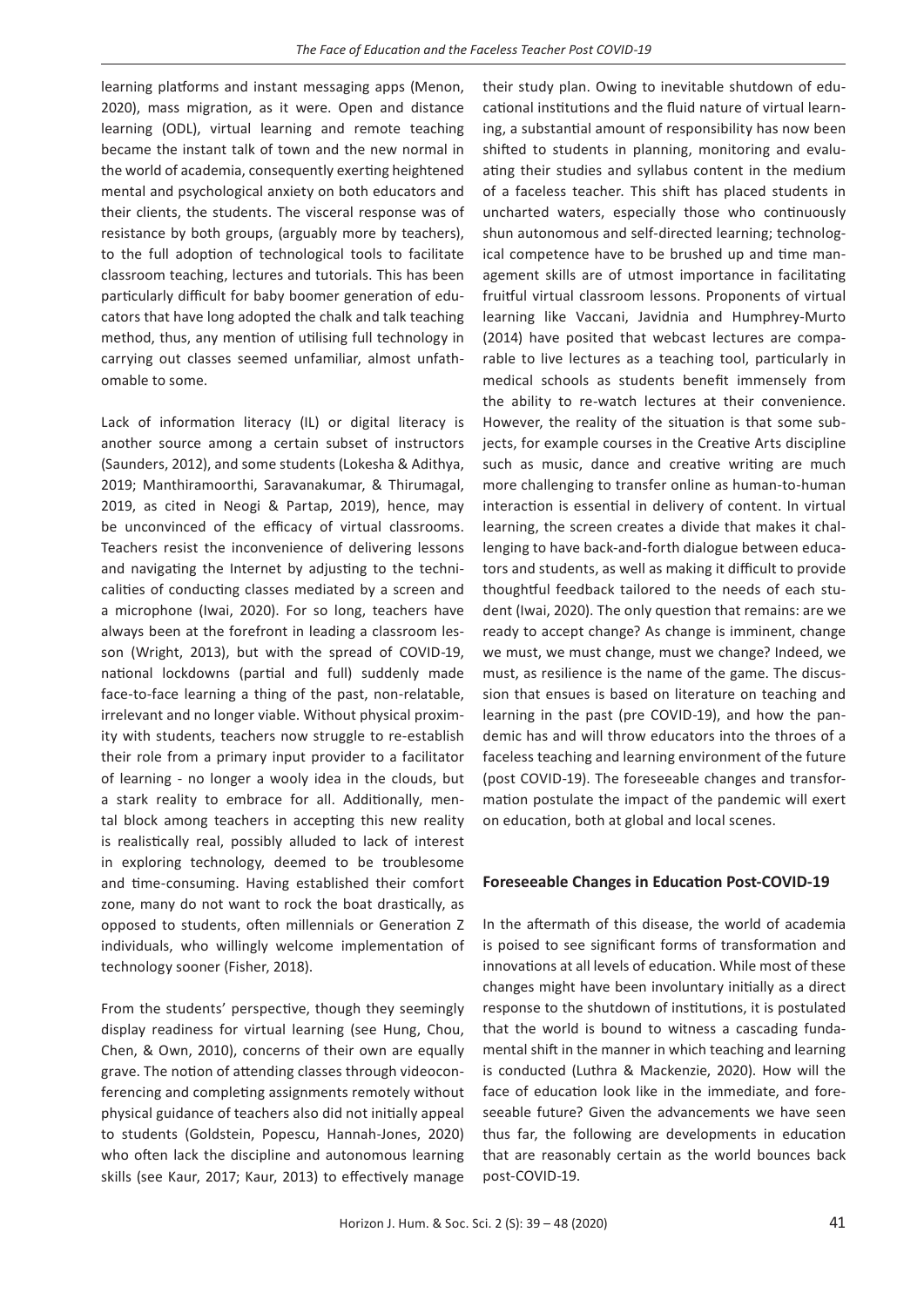# *Virtual Learning as a Predominant Force in Teaching and Learning*

When the (COVID-19) dust (eventually) settles, the Internet and virtual learning may invariably become the predominant force in delivery of syllabus content. Weeks and months of constant indoctrination of social distancing, avoidance of handshakes, hugs, social events will linger on in the hearts and minds of the populace, living in the new reality, with a degree of fear and skepticism at the back of every mind, of another wave or a relapse of the virus. As cautioned by Dr. Anthony Fauci, the director of the American National Institute of Allergy and Infectious Diseases, "we will gradually come back to where we can function as a society again, but, even with a vaccine, the virus will be a looming threat" (DeMarche, 2020, para. 2). Hence, for a good period of time, it is predicted and contended that virtual or remote learning will occupy a big fraction of the pedagogical enterprise, while open and distance learning (ODL) courses will become more appealing to the masses. Once the COVID-19 pandemic scare settles, virtual learning and the integration of the Internet in learning and teaching should become the norm in most institutions worldwide. Even in the early stages of the pandemic, educational institutions quickly responded by adapting as needed, notably in February 2020, where students in Hong Kong started to learn from home through interactive apps while 120 million students in China had access to learning materials via live television broadcasts (Tam & El-Azar, 2020). Moving forward, teachers are likely to resort to videoconferencing through applications such as Microsoft Teams, Google Hangouts, Google Meet, Webex and Zoom that foster the ability to work and socialise almost seamlessly. For example, Google offers a comprehensive ecosystem whereby teachers can carry out a video conference call through Google Hangouts or Google Meet, upload reading materials and assignments on Google Classroom, track attendance through Google Forms, schedule online classes on Google Calendar and have all these updated in the Gmail accounts of students, offering unmatched integration. Another benefit of videoconferencing is that students are able to record lessons for later review at a time and place convenient to them, thus truly embodying the idea of autonomous learning. Additionally, teachers and educators across different institutions will be allowed to cross-collaborate by virtually attending inservice teacher training courses, academic conferences and online education webinars through high-definition live streaming (Hutt, 2017). An increased presence of the Internet also promises a surge in social media usage in education as educators and learners can interact through Facebook groups, Facebook pages, Instagram accounts or YouTube channels maintained by teachers (Ahern, Feller, and Nagle, 2016), instead of the secondary role it plays in classrooms now, where physical books are the primary reference sources.

### *Role, Function and Expectation of Educators*

COVID-19 is likely to throw educators into the throes of transformation of role, function and expectation. With or without technology, teachers will remain inherently indispensable (Wright, 2013), but will endure qualitative evolution in the education of a student. The longstanding role assigned to teachers has always been of an input provider and the primary source of information and reference (Kuehn, 2019; Luthra & Mackenzie, 2020). Understandably, the very notion of a teacher being the knowledge transmitter who solely prepares lesson plans and delivers them in class is no longer representative of the demands of 21<sup>st</sup> century education intertwined with technology (Luthra & Mackenzie, 2020). As students will gradually obtain greater access to knowledge, or even learn a technical skill, through a few clicks on their smartphone or tablets, the responsibility of the educator in classroom and lecture theatre warrants re-evaluation. In the digital age, where virtual lessons are likely to see a rise in educational institutions worldwide, students will find themselves remotely attending classes without having their teachers or peers physically nearby for quick reference or enquiry. This places a greater emphasis on educators to take up the role of a facilitator and effectively guide, monitor and motivate their students through a screen (Luthra & Mackenzie, 2020). As access to information would no longer be the primary concern, being able to keep them engaged, interested and invested in their education will be the next greatest challenge for teachers and instructors across the globe. As highlighted by Goldstein, Popescu, and Hannah-Jones (2020):

Chronic absenteeism is a problem in American education during the best of times, but now, with the vast majority of the nation's school buildings closed and lessons being conducted remotely, more students than ever are missing class — not logging on, not checking in or not completing assignments (para.1).

Healthy student attendance to learning platforms requires teachers to invent and innovate teaching with a personal touch, with a sympathetic ear for the needs of students, hence, need to equip themselves with excellent interpersonal skills to best manage their entire class throughout the academic year. The integration of the 4Cs of 21<sup>st</sup> century learning (communication, collaboration,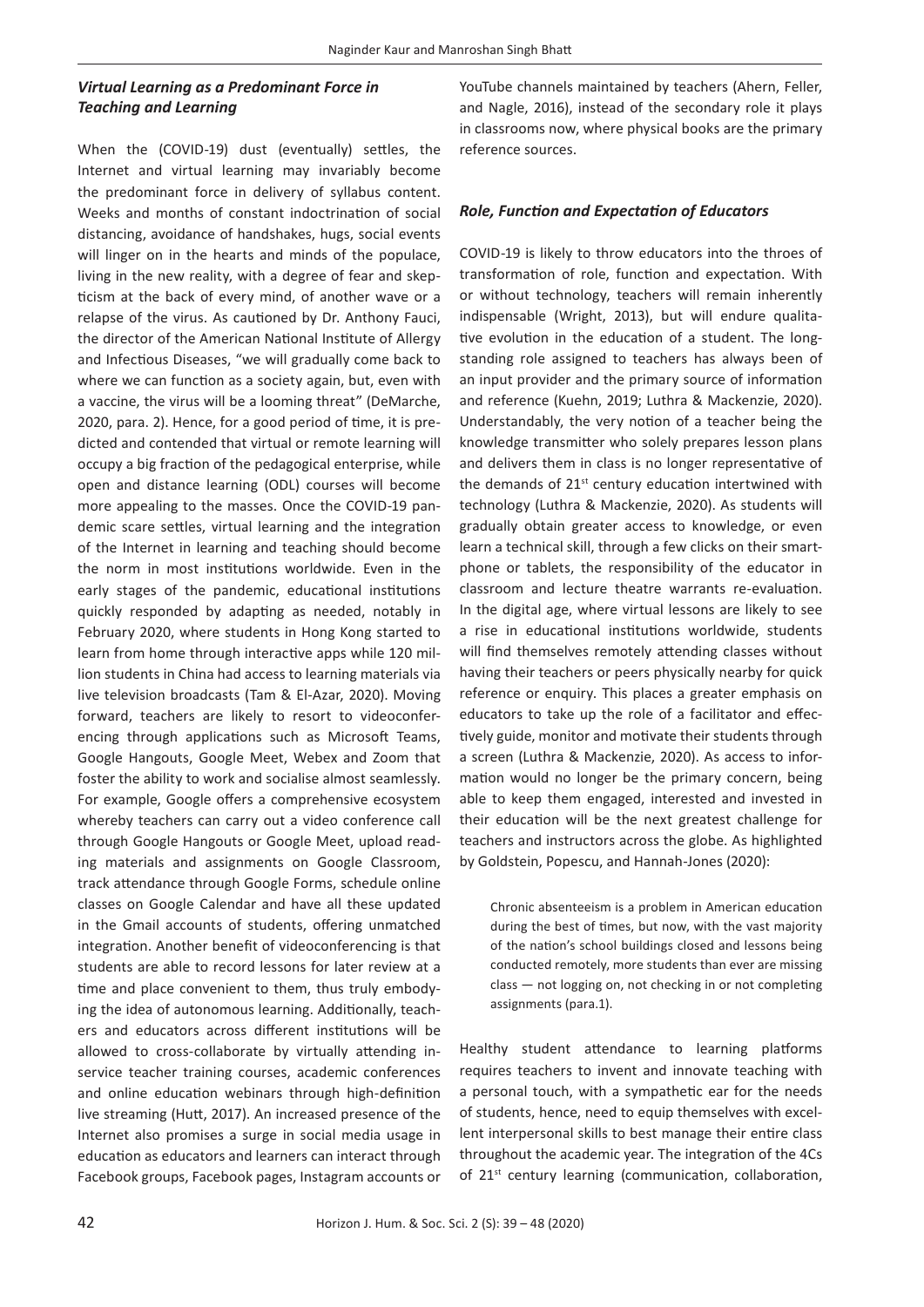critical thinking, creativity) cannot go unaccounted too, hence, effective means and avenues need to be sought to incorporate and embed these into teaching and learning.

# *Learners Shouldering Greater Responsibility in Learning*

With virtual learning gaining prominence, especially after COVID-19, the learner's role in the learning process will become paramount, more than ever before. Hung, Chou, Chen, and Own (2010) found that students' levels of readiness were high in computer/Internet self-efficacy, motivation for learning, and online communication self-efficacy but were found to be low in learner control and self-directed learning. This will have to change as no matter how much effort the teacher puts in preparing the course materials, how many learning platforms are utilised and no matter how creatively the instruction is presented, it is not going to yield results without fundamental attitude shift among learners. Planning, monitoring and evaluating learning, making learning decisions and seeking out self-help measures to ensure autonomous learning behavior is vital, particularly so in asynchronous learning mode, where discipline and diligence are true testaments to a learner's commitment. As pointed out by Zimmerman (2002, as cited in Oates, 2019, Self-Regulated Learning section, para. 2), selfregulated learners are more inclined to succeed and will be more optimistic about their future, thus, highlighting the importance of lifelong learning. In the end, the teacher is a navigator who steers the boat but the energy that propels it must be provided by the learners. Whether learners from the different strata and dynamics can rise to the occasion to practise self-regulated learning in a virtual or in an open and distance learning environment, is to be seen.

#### *The Restructuring of Teacher Preparation*

With anticipation of transformation in the way teaching is carried out post COVID-19, the structure of pre-service teacher training will also change in tandem. Currently, there is already sufficient focus on equipping pre service teachers with adequate information technology (IT) skills to allow for a more interactive classroom ambience. For example, pre-service teachers in Malaysia undergo a well-structured teacher training course that incorporates the teaching of IT skills which subsequently leaves them prepared to integrate online media in their classrooms (Chan, Sidhu, Mohammad Shah & Abdul Aziz, 2011). Post-COVID-19, as the medium through which learners obtain

knowledge moves to a predominantly digital sphere, the role expected of educators will move beyond IT savvy skills. Having a repertoire of pedagogical approaches will become irrelevant as teaching training programmes would need to (re) design courses to equip pre-service teachers with managerial and emotional skills to discern and address the emotional and psychological needs of learners in a glaringly faceless teaching and learning environment, where face-to-face interaction is largely reduced (diminished). For example, in the virtual platform of Trello application, individual student's progress can be monitored, but where and how the teacher needs to step in to provide feedback, and support or reinforcement in an emotionally uplifting way cannot be compromised, thus, a training mechanism for teachers to build on students' emotional well-being, alongside academic development is crucial.

### *Institutional Investment on Infrastructure*

To what extent, type and how will institutions be spending their annual allocation/ budgets on infrastructure will also be a subject in focus in the not-so-distant future. Higher education institutions in the United States already face substantial financial pressure as university budgets have been steadily declining since the 2008 world financial crisis (Mitchell, Leachman, & Saenz, 2019). As institutions worldwide navigate around a weakened global economy shrouded with uncertainty, theoretically, this will likely impact decision-making in infrastructure investment as well. In status quo, learning institutions portion out a bigger percentage for face-to-face teaching while online medium complements face-to-face instruction, but this ratio may very likely flip moving forward in the 21<sup>st</sup> century post-COVID-19. Face-to-face interaction could possibly be limited to assessments and examinations that are still paper-based or project based, while syllabus content can be delivered online. This necessitates institutions making more calculated decisions in investing larger funds in supporting a digital infrastructure that can effectively facilitate virtual learning and online classrooms. This has been highlighted by Ibrahim (2020) that as an important revenue generator, higher education in Malaysia will invariably go digital, but will require greater government support to set up a strong digital infrastructure base. One significant aspect that would require investment is Learning Management System (LMS), with sufficient bandwidth, which represents a comprehensive software application that allows teachers to deliver syllabus content, track student progress and post assignment and examination grades. Examples of LMS applications include Blackboard, Moodle and Canvas that offer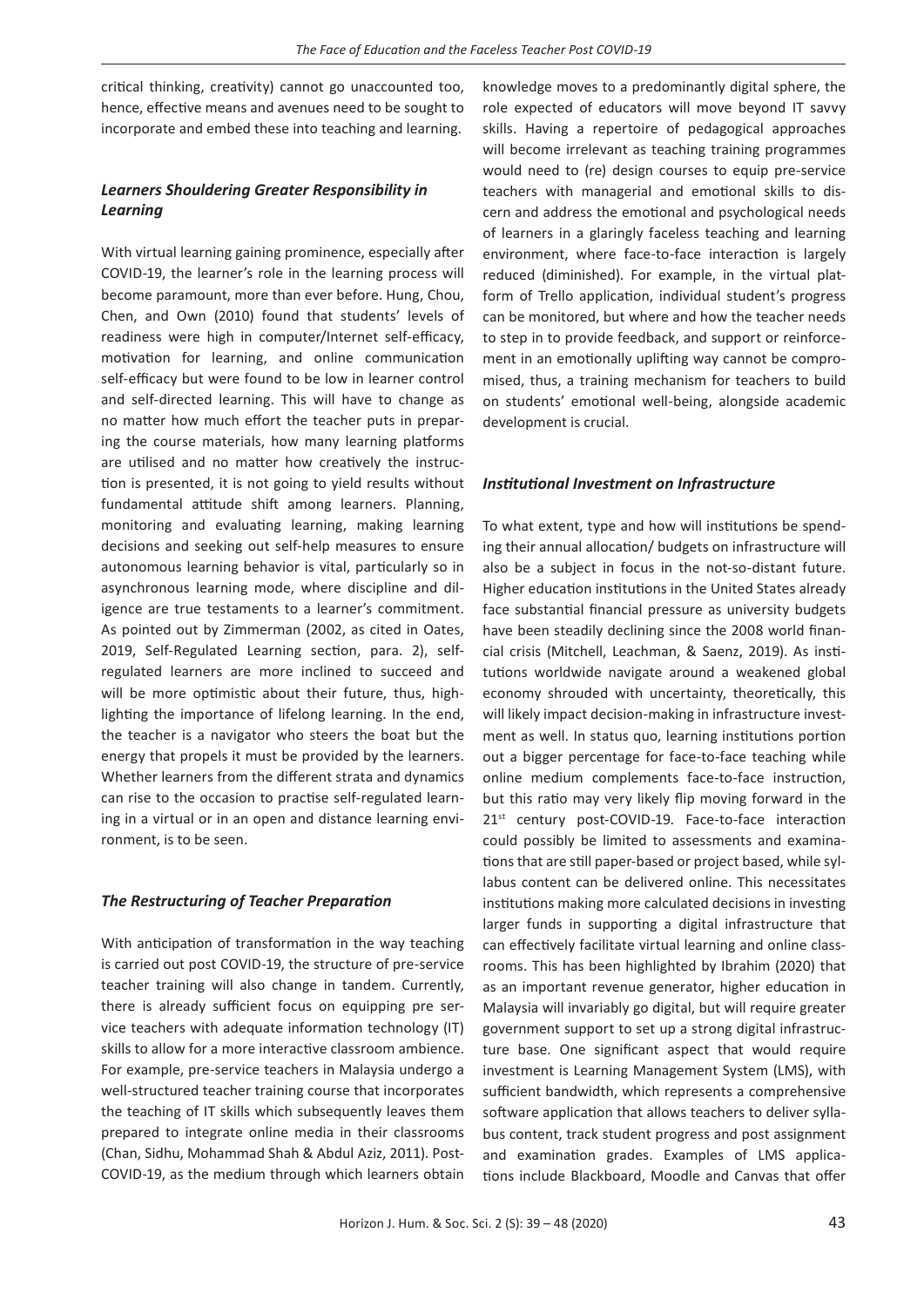learners the freedom to access content at their own pace, jot down notes online and keep them informed of pending tasks (Mansfield, 2019). The initial installation and subsequent ongoing maintenance on an LMS will require considerable investment and commitment from school and university administrations, that would have otherwise been allocated to physical amenities and infrastructure. With the rise of digitalised education, it is vital that funds be directed to worthwhile investments to help teachers and learners champion virtual learning.

### *Teacher-Student Ratio*

Additionally, we can expect the teacher to student ratio to increase with higher technology adoption, especially at institutions of higher education. For example, the existing average nationwide teacher to student ratio in the United States stands at 1:16 (Public School Review, 2020) and this is bound to widen as more will be expected of teachers given the digitalisation of syllabus content and classrooms. An increase in class size and a proportionate increase in workload of teachers is likely once the online medium becomes the predominant teaching method, replacing the need for weekly lectures and tutorials. Directing a virtual class is an easier task for a teacher (Lederman, 2020) as opposed to managing a mortar-and-brick classroom that requires more time, effort and energy in delivering face-to-face lessons. Besides, research has shown that big student teacher ratio in a physical classroom is negatively correlated with student achievement (e.g., Koc & Çelik, 2015). If class size increases with the advent of technology in teaching and learning, most notably through LMSs, this would allow teachers to seamlessly monitor the learning development of each student through one integrated application. Will student achievements improve?

# **Implications of Changes to Education Post-COVID-19**

While the abovementioned changes and transformations may loom over academia in the immediate months and years post COVID-19, challenges will confront both teachers and students alike in their quest to move forward and make up for the unquantifiable educational losses they have had to endure in the recent months.

# *Digital Divide and Inequity in Education*

Fundamentally, inequity in accessing online education may profoundly widen the digital divide among students in developed and developing nations. According to Global 2020 Global Digital Overview report, only 60% of the world population is connected to the Internet, the majority of which hail from nations with advanced economies (Kemp, 2020). In Peru, for example, only 35% of teachers have access to a computer and the Internet while only 20% of households in South West Asia and sub-Saharan Africa have Internet connectivity at home (UNESCO, 2020b). This problem is non-exclusive to developing nations as approximately 15% of the US households with school going children do not enjoy the privilege of Internet access (Anderson & Perrin, 2018). This study argues that the divide is deeply rooted in income inequality, as students from lower income families are disproportionately affected by the transition to virtual learning that requires a technological device, Internet connection as well as a conducive learning environment at home. According to Reilly (2020), to cope, students would resort to frequenting public areas that offer free Wi-Fi connection, but connection of this sort is often spotty and makes it difficult to stream videos and high-graphic content. Failure to provide equitable Internet access to all teachers and students would represent a failure on the side of governments and a violation of the social contract. Beyond this, this uneven playing field is likely to further the deep-rooted socioeconomic inequality we see in many parts of the world today (Tam & El-Azar, 2020).

# *Education for Special Needs and At Risk Children*

The shift to heightened reliance on online medium would have a negative impact on the learning development of special needs students and those who are academically weaker. While learning from home allows students flexibility (Vaccani, Javidnia & Humphrey-Murto, 2014), this also means that learning progress is almost solely reliant on students' own initiative and discipline. For many households, this places a great deal of stress on parents to constantly supervise, guide and keep track of their children to ensure they are focused on online lectures and honour their assignment deadlines (Reilly, 2020). For example, how do parents instil and monitor dyslexic or autistic children with skills of autonomous learning/ self-regulated learning behavior, whilst dealing with other daily commitments of their own, which is bound to compromise the quality of education children receive, if not properly guided. Likewise, for academically weaker students, learning through a screen may hamper their learning curve as their ability to quickly seek guidance and tips from teachers and classmates will be constrained, as compared to the more frequent personalised attention they were to receive in a physical classroom. Adapting to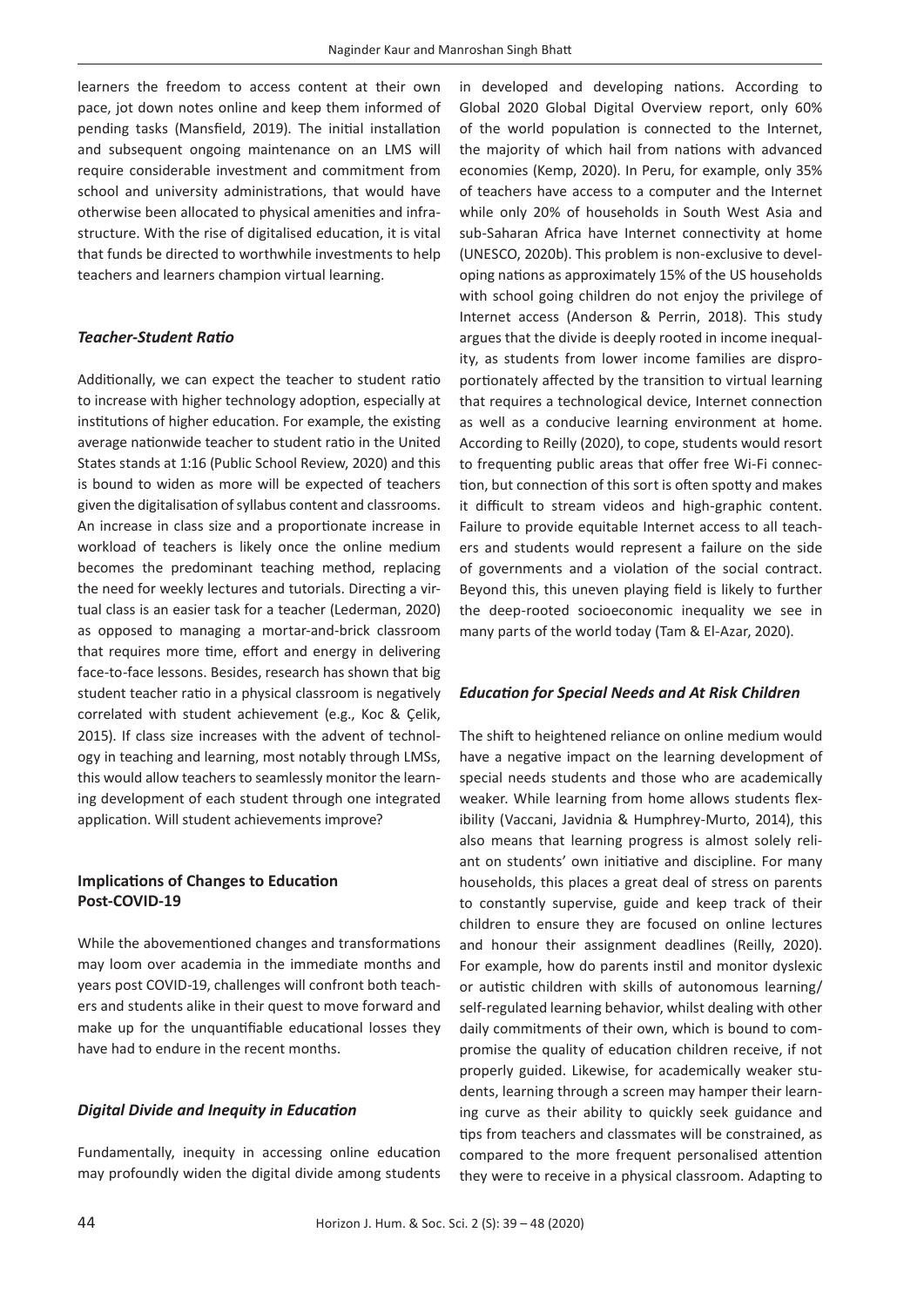the digital medium would require a great deal of investment on their end; failing to keep pace with syllabus content delivered online and failing to seek help immediately, would result in disinterestedness in their entire educational journey, further tarnishing future prospects.

#### *Wholesome Educational Experience*

In a broader sense, teachers and students worldwide will be challenged into buying the idea of online learning, mainly because social interaction with peers, the very essence in building a healthy and wholesome educational experience will be substantially robbed off students. Limiting face-to-face interactions could have detrimental impact on students' emotional development and emotional intelligence (Hurst, Wallace, & Nixon, 2013), consequently impacting growth of emotional quotient, inter-personal persona and soft skills. Wright (2013, para. 2) aptly describes that "teachers do not simply impart information and knowledge; teaching is not merely about systems, facts, figures and certainly does not exist to promote insularity and lack of social interaction." This is exceptionally pertinent in character building in young children, as schools are hubs of social activity in which students treasure the experience of learning in a classroom with their peers, in sync with the ideas of Aristotle, the great philosopher, who described man as a political animal with an innate desire to socialise, interact with, and learn from one another (Wright, 2013). Nevertheless, on a more positive perspective, in terms of critical thinking skills, Carmichael and Farrell (2012), argue that high-quality online resources are also capable in honing critical thinking skills among students, who will benefit from the ability to critically analyse reading materials at their own pace. However, nurturing and flourishing these skills through a largely virtual medium may be a tall order for many a teacher to fulfil.

#### *Education Management Key Decisions*

Moreover, the extent of the implementation of online learning in educational institutions is crucial in determining future acceptance of this new learning method. The forced closure of schools and universities as a result of the COVID-19 pandemic has presented an opportunity for disruptive innovation to take shape in the field of education. However, given that the pandemic spread so swiftly worldwide, this left institutions scrambling to move all courses fully online in a matter of days. Unfortunately, most schools and universities did not have in place a robust business continuity plan and lack the considerable

resources needed to develop good online courses rapidly, hence, this will likely lead to adverse reactions from students and teachers alike to the poor transition to and implementation of online learning, consequently causing acceptance of virtual learning as lukewarm if the initial implementation is not executed satisfactorily (Lederman, 2020).

#### **Conclusion**

The COVID-19 pandemic has been a wholly transformative and landmark event in modern human history, as all sectors of the economy and human life have been affected by its repercussions. Dr Anthony Fauci grimly reminds that "if you want to get back to pre-coronavirus, that might not ever happen in the sense that the threat is there" (DeMarche, 2020, para. 3). With the impact experienced by the world of academia, we are invariably heading in the way of long-lasting changes (Luthra & Mackenzie, 2020) as a result of this watershed moment. This paper has explored six broad areas in which academic institutions, administrators, instructors and students will be impacted by the new normal, at all levels of education, be it k-12 or tertiary level. The paper has also discussed the four implications which will be resulted from the inevitable changes we are beginning to witness from this global pandemic. Moving forward, there will be an air of caution that will guide the actions of all humans as the fear of close human contact could linger on for an indefinite period of time. In this instance, it is critical to protect the well-being and mental health of everyone, including educators and learners. In embracing the new normal and the advancements in education that come with it, it is crucial that all institutional heads and decision-makers stay co-operated to ensure learning continuity, guided by principles of equity and inclusion for all. The rapid spread of COVID-19 has exhibited the significance of building resilience to face various threats, from pandemic disease to extremist violence to climate insecurity and even technological change (Tam & El-Azar, 2020). The pandemic is also an opportunity to remind ourselves of the skills institutional heads, educators, and students need in navigating this unpredictable world, namely informed decision-making, creative problem-solving and adaptability. Resilience to proactively adapt to change will keep educationists, educators, and the educated afloat, as exiting is not an option. Before we take the plunge and decide on the extent that virtual learning will drive the teaching and learning landscape of the future, it is imperative that we enquire and probe institutional and student readiness for digitalised learning. Empirical investigations of digital infrastructure, the development and learning support capacity of LMS,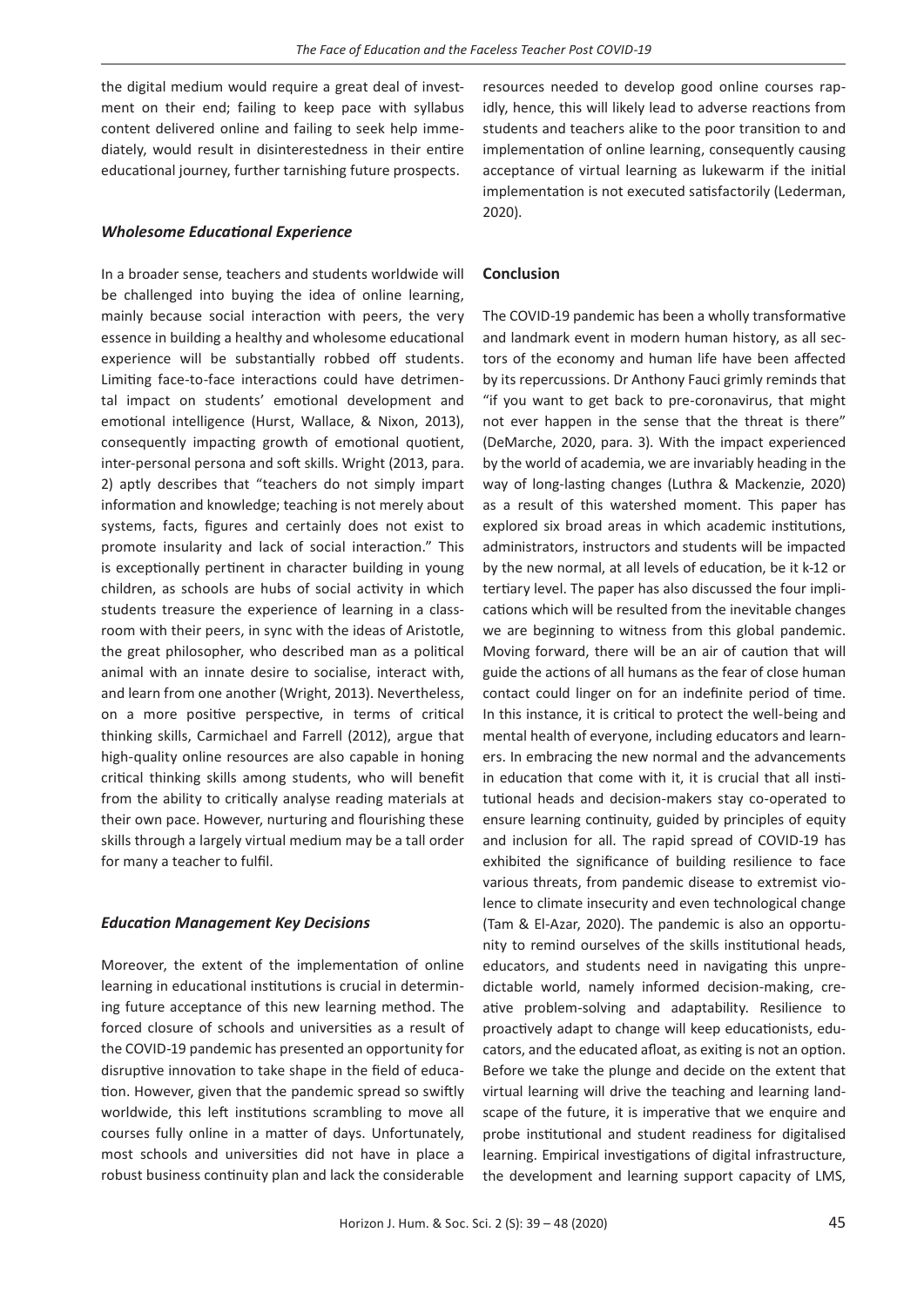redesigning of syllabus, assessment weightage and procedures, and class enrolments aligned with online and distance learning (ODL) / virtual learning need to be carried out in different regions of the world. With adequate data on readiness at different levels, we can forge ahead with effective and efficient digital learning post COVID-19, and redesign delivery of input with appropriate weightage on and balance between virtual and face-to-face instruction.

### **Competing Interests**

The authors have declared that no competing interest exists.

#### **Acknowledgement**

The authors would like to thank the reviewers and editors of this manuscript, and wish to extend their gratitude to Prof. Dr. Nayan Kanwal, University of Texas, Dallas, USA for the impetus and support lent in writing this paper.

#### **References**

- Ahern, L., Feller, J. & Nagle. T. (2016). Social media as a support for learning in universities: An empirical study of Facebook Groups. *Journal of Decision Systems, 25*(1), 35–49. doi: [10.1080/12460125.2016.1187421](https://doi.org/10.1080/12460125.2016.1187421)
- Anderson, M., & Perrin, A. (2018, October 26). Nearly onein-five teens can't always finish their homework because of the digital divide. *Pew Research Center*. Retrieved April 6, 2020, from [https://www.pewresearch.org/fact](https://www.pewresearch.org/fact-tank/2018/10/26/nearly-one-in-five-teens-cant-always-finish-their-homework-because-of-the-digital-divide/)[tank/2018/10/26/nearly-one-in-five-teens-cant-always](https://www.pewresearch.org/fact-tank/2018/10/26/nearly-one-in-five-teens-cant-always-finish-their-homework-because-of-the-digital-divide/)[finish-their-homework-because-of-the-digital-divide/](https://www.pewresearch.org/fact-tank/2018/10/26/nearly-one-in-five-teens-cant-always-finish-their-homework-because-of-the-digital-divide/)
- Azahar, N. S. H. (2020, April 14). Distance learning a new normal in education*. New Straits Times*. Retrieved May 15, 2020, from [https://www.nst.com.my/opinion/letters/2020/04/584165/](https://www.nst.com.my/opinion/letters/2020/04/584165/distant-learning-new-normal-education) [distant-learning-new-normal-education](https://www.nst.com.my/opinion/letters/2020/04/584165/distant-learning-new-normal-education)
- Carmichael, E., & Farrell, H. (2012). Evaluation of the effectiveness of online resources in developing student critical thinking: Review of literature and case study of a critical thinking online site. *Journal of University Teaching and Learning Practice*, 9(1), 4. Retrieved April 5, 2020, from [https://](https://ro.uow.edu.au/cgi/viewcontent.cgi?referer=https://www.google.com/&httpsredir=1&article=1246&context=jutlp) [ro.uow.edu.au/cgi/viewcontent.cgi?referer=https://www.](https://ro.uow.edu.au/cgi/viewcontent.cgi?referer=https://www.google.com/&httpsredir=1&article=1246&context=jutlp) [google.com/&httpsredir=1&article=1246&context=jutlp](https://ro.uow.edu.au/cgi/viewcontent.cgi?referer=https://www.google.com/&httpsredir=1&article=1246&context=jutlp)
- Chan, Y. F., Sidhu, G. K., Mohammad Shah, N. K. & Abdul Aziz, N. (2011). Pre-service teachers' training in information communication and technology for the ESL classrooms in Malaysia. *Turkish Online Journal of Distance Education, 12*(3), 97–108. Retrieved April 6, 2020, from [https://www.](https://www.researchgate.net/publication/292923453_Pre-service_teachers’_training_in_information_communication_and_technology_for_the_ESL_classrooms_in_Malaysia) [researchgate.net/publication/292923453\\_Pre-service\\_](https://www.researchgate.net/publication/292923453_Pre-service_teachers’_training_in_information_communication_and_technology_for_the_ESL_classrooms_in_Malaysia) teachers' training in information communication and technology for the ESL classrooms in Malaysia
- DeMarche, E. (2020, Apil 7). Fauci says world may never return back to normal after coronavirus outbreak. *Fox News.*  Retrieved April 11, 2020, from [https://www.foxnews.](https://www.foxnews.com/health/fauci-says-world-may-never-return-back-to-normal-after-coronavirus-outbreak) [com/health/fauci-says-world-may-never-return-back-to](https://www.foxnews.com/health/fauci-says-world-may-never-return-back-to-normal-after-coronavirus-outbreak)[normal-after-coronavirus-outbreak](https://www.foxnews.com/health/fauci-says-world-may-never-return-back-to-normal-after-coronavirus-outbreak)
- Ducharme, J. (2020, March). World Health Organization declares COVID-19 a 'pandemic.' Here's what that means. *TIME*. Retrieved April 6, 2020, from [https://time.com/5791661/](https://time.com/5791661/who-coronavirus-pandemic-declaration/) [who-coronavirus-pandemic-declaration/](https://time.com/5791661/who-coronavirus-pandemic-declaration/)
- Fadini, K., & Finardi, K. (2015). *Affordances of web 2.0 interfaces for the teaching/learning of L2 in the flipped classroom.*  In International Conference of Education, Research and Innovation. p. 1052–1058.
- Fisher, A. (2018, September 21). Millennials vs boomers: How flexible learning is bridging the technology gap. Fortune. Retrieved April 4, 2020, from [https://](https://fortune.com/2018/09/20/baby-boomers-millennials-technology-learning/) [fortune.com/2018/09/20/baby-boomers-millennials](https://fortune.com/2018/09/20/baby-boomers-millennials-technology-learning/)[technology-learning/](https://fortune.com/2018/09/20/baby-boomers-millennials-technology-learning/)
- Goldstein, D., Popescu, A., & Hannah-Jones, N. (2020). As schools move online, many students stay logged out. *The New York Times*. Retrieved April 10, 2020, from [https://](https://www.nytimes.com/2020/04/06/us/coronavirus-schools-attendance-absent.html?smid=fb-nytimes&smtyp=cur) [www.nytimes.com/2020/04/06/us/coronavirus-schools-at](https://www.nytimes.com/2020/04/06/us/coronavirus-schools-attendance-absent.html?smid=fb-nytimes&smtyp=cur)[tendance-absent.html?smid=fb-nytimes&smtyp=cur](https://www.nytimes.com/2020/04/06/us/coronavirus-schools-attendance-absent.html?smid=fb-nytimes&smtyp=cur)
- Horn, M. B., & Staker, H. (2014). *Blended: Using disruptive innovation to improve schools.* San Francisco: Jossey-Bass, 2014.
- Hung, M. L., Chou, C., Chen, C. H., & Own, Z. Y. (2010). Learner readiness for online learning: Scale development and student perceptions. *Computers and Education, 55*(3), 1080–1090. Retrieved April 8, 2020, from [https://doi.](https://doi.org/10.1016/j.compedu.2010.05.004) [org/10.1016/j.compedu.2010.05.004](https://doi.org/10.1016/j.compedu.2010.05.004)
- Hurst, B., Wallace, R., & Nixon, S. B. (2013). The Impact of Social Interaction on student learning. *Reading Horizons: A Journal of Literacy and Language Arts, 52*(4). Retrieved April 4, 2020, from [https://scholarworks.wmich.edu/](https://scholarworks.wmich.edu/reading_horizons/vol52/iss4/5) [reading\\_horizons/vol52/iss4/5](https://scholarworks.wmich.edu/reading_horizons/vol52/iss4/5)
- Hutt, M. (2017, May 10). Main advantages and disadvantages of video conferencing in education. *ezTalks*. Retrieved April 6, 2020, from [https://www.eztalks.com/video-confer](https://www.eztalks.com/video-conference/advantages-and-disadvantages-of-video-conferencing-in-education.html)[ence/advantages-and-disadvantages-of-video-conferenc](https://www.eztalks.com/video-conference/advantages-and-disadvantages-of-video-conferencing-in-education.html)[ing-in-education.html](https://www.eztalks.com/video-conference/advantages-and-disadvantages-of-video-conferencing-in-education.html)
- Ibrahim, A. (2020, April 10). Bigger boost for education post Covid-19. *The Star.* Retrieved May 20, 2020, from [https://](https://www.thestar.com.my/opinion/letters/2020/04/10/bigger-boost-for-education-post-covid-19) [www.thestar.com.my/opinion/letters/2020/04/10/](https://www.thestar.com.my/opinion/letters/2020/04/10/bigger-boost-for-education-post-covid-19) [bigger-boost-for-education-post-covid-19](https://www.thestar.com.my/opinion/letters/2020/04/10/bigger-boost-for-education-post-covid-19)
- Iwai, Y. (2020, March 13). Online learning during the COVID-19 pandemic. *Scientific American*. Retrieved April 4, 2020, from [https://blogs.scientificamerican.com/observations/](https://blogs.scientificamerican.com/observations/online-learning-during-the-covid-19-pandemic/) [online-learning-during-the-covid-19-pandemic/](https://blogs.scientificamerican.com/observations/online-learning-during-the-covid-19-pandemic/)
- Kaur, N. (2017). The role of peers and cultural tools in supporting autonomous learning behaviour among Malay tertiary learners. *Pertanika Journal of Social Sciences and Humanities, 25*(1), 61–80. Retrieved April 5, 2020, from [http://www.pertanika.upm.edu.my/Pertanika%20PAPERS/](http://www.pertanika.upm.edu.my/Pertanika%20PAPERS/JSSH%20Vol.%2025%20(1)%20Mar.%202017/05%20JSSH%20Vol%2025%20(1)%20Mar%202017_1198-2014_pg61-80.pdf) [JSSH%20Vol.%2025%20\(1\)%20Mar.%202017/05%20](http://www.pertanika.upm.edu.my/Pertanika%20PAPERS/JSSH%20Vol.%2025%20(1)%20Mar.%202017/05%20JSSH%20Vol%2025%20(1)%20Mar%202017_1198-2014_pg61-80.pdf)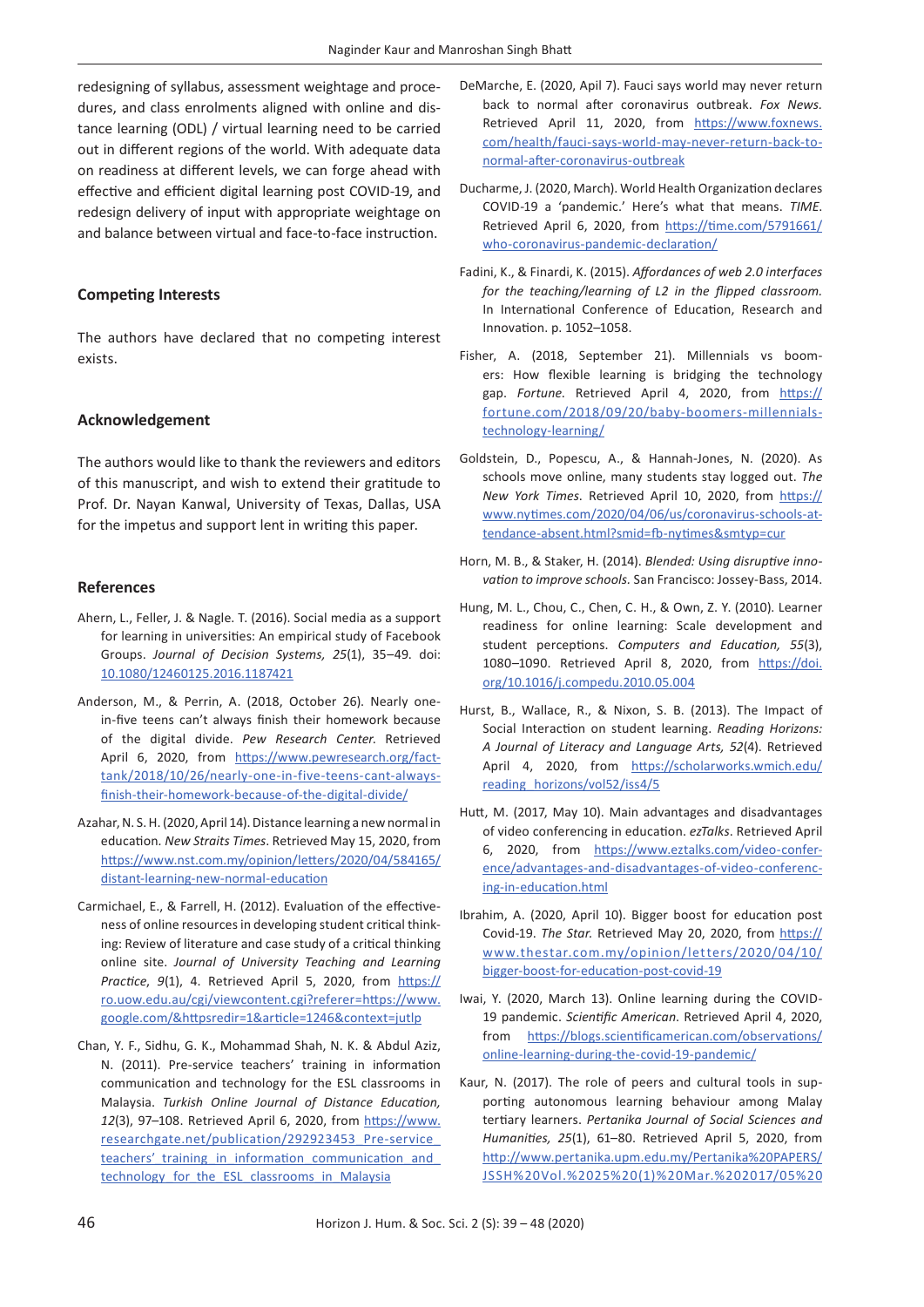[JSSH%20Vol%2025%20\(1\)%20Mar%202017\\_1198-2014\\_](http://www.pertanika.upm.edu.my/Pertanika%20PAPERS/JSSH%20Vol.%2025%20(1)%20Mar.%202017/05%20JSSH%20Vol%2025%20(1)%20Mar%202017_1198-2014_pg61-80.pdf) [pg61-80.pdf](http://www.pertanika.upm.edu.my/Pertanika%20PAPERS/JSSH%20Vol.%2025%20(1)%20Mar.%202017/05%20JSSH%20Vol%2025%20(1)%20Mar%202017_1198-2014_pg61-80.pdf)

- Kaur, N. (2013). The need for autonomous vocabulary learners in the Malaysian ESL classroom. GEMA Online® Journal of Language Studies, 13(3), 7–16. Retrieved April 4, 2020, from [http://ejournal.ukm.my/gema/article/](http://ejournal.ukm.my/gema/article/view/4216/233) [view/4216/233](http://ejournal.ukm.my/gema/article/view/4216/233).
- Kemp, S. (2020, January 30). Digital trends 2020: Every single stat you need to know about the internet. *The Next Web*. Retrieved April 6, 2020, from [https://thenextweb.com/](https://thenextweb.com/growth-quarters/2020/01/30/digital-trends-2020-every-single-stat-you-need-to-know-about-the-internet/) [growth-quarters/2020/01/30/digital-trends-2020-every](https://thenextweb.com/growth-quarters/2020/01/30/digital-trends-2020-every-single-stat-you-need-to-know-about-the-internet/)[single-stat-you-need-to-know-about-the-internet/](https://thenextweb.com/growth-quarters/2020/01/30/digital-trends-2020-every-single-stat-you-need-to-know-about-the-internet/)
- Koc, N., & Çelik, B. (2015). The impact of number of students per teacher on student achievement. *Procedia - Social and Behavioral Sciences 177*, 65–70. doi: [10.1016/j.](https://doi.org/10.1016/j.sbspro.2015.02.335) [sbspro.2015.02.335](https://doi.org/10.1016/j.sbspro.2015.02.335)
- Kuehn, P. R. (2019, October 26). Responsibility of a teacher: Developing the moral values of students. *Soapboxie*. Retrieved April 11, 2020, from [https://soapboxie.com/](https://soapboxie.com/social-issues/Responsibility-of-a-Teacher-Developing-The-Desirable-Characteristics-of-Students) [social-issues/Responsibility-of-a-Teacher-Developing-The-](https://soapboxie.com/social-issues/Responsibility-of-a-Teacher-Developing-The-Desirable-Characteristics-of-Students)[Desirable-Characteristics-of-Students](https://soapboxie.com/social-issues/Responsibility-of-a-Teacher-Developing-The-Desirable-Characteristics-of-Students)
- Lederer, E. M. (2020, March 31). UN chief says COVID-19 is worst crisis since World War II. *ABC News*. Retrieved April 6, 2020, from [https://abcnews.go.com/US/wireStory/](https://abcnews.go.com/US/wireStory/chief-covid-19-worst-crisis-world-war-ii-69905340) [chief-covid-19-worst-crisis-world-war-ii-69905340](https://abcnews.go.com/US/wireStory/chief-covid-19-worst-crisis-world-war-ii-69905340)
- Lederman, D. (2020, March 18). Will shift to remote teaching be boon or bane for online learning? *Inside Higher Ed*. Retrieved April 11, 2020, from [https://www.insidehighered.](https://www.insidehighered.com/digital-learning/article/2020/03/18/most-teaching-going-remote-will-help-or-hurt-online-learning) [com/digital-learning/article/2020/03/18/most-teaching](https://www.insidehighered.com/digital-learning/article/2020/03/18/most-teaching-going-remote-will-help-or-hurt-online-learning)[going-remote-will-help-or-hurt-online-learning](https://www.insidehighered.com/digital-learning/article/2020/03/18/most-teaching-going-remote-will-help-or-hurt-online-learning)
- Linnane, C. (2020, April 1). UPDATE: COVID-19 case tally: 874,081 cases, 43,291 deaths. *Market Watch*. Retrieved April 10, 2020, from [https://www.marketwatch.com/story/covid-](https://www.marketwatch.com/story/covid-19-case-tally-862234-cases-42404-deaths-2020-04-01)[19-case-tally-862234-cases-42404-deaths-2020-04-01](https://www.marketwatch.com/story/covid-19-case-tally-862234-cases-42404-deaths-2020-04-01)
- Luthra, P. & Mackenzie, S. (2020, March 30). 4 ways COVID-19 could change how we educate future generations. *World Economic Forum*. Retrieved April 5, 2020, from [https://](https://www.weforum.org/agenda/2020/03/4-ways-covid-19-education-future-generations/) [www.weforum.org/agenda/2020/03/4-ways-covid-19-edu](https://www.weforum.org/agenda/2020/03/4-ways-covid-19-education-future-generations/)[cation-future-generations/](https://www.weforum.org/agenda/2020/03/4-ways-covid-19-education-future-generations/)
- Mansfield, M. (2019, September 12). The best learning management systems in higher education. *Pagely*. Retrieved April 3, 2020, from [https://pagely.com/blog/](https://pagely.com/blog/learning-management-systems-in-higher-education/) [learning-management-systems-in-higher-education/](https://pagely.com/blog/learning-management-systems-in-higher-education/)
- Menon, S. (2020, April 1). Drawbacks to online learning. The Star. Retrieved May 16, 2020, from [https://](https://www.thestar.com.my/news/nation/2020/04/01/drawbacks-to-online-learning) [www.thestar.com.my/news/nation/2020/04/01/](https://www.thestar.com.my/news/nation/2020/04/01/drawbacks-to-online-learning) [drawbacks-to-online-learning](https://www.thestar.com.my/news/nation/2020/04/01/drawbacks-to-online-learning)
- Mitchell, M., Leachman, M. & Saenz, M. (2019, October 24). State higher education funding cuts have pushed costs to students, worsened inequality. *Center on Budget and Policy Priorities.* Retrieved April 6, 2020, from [https://](https://www.cbpp.org/research/state-budget-and-tax/state-higher-education-funding-cuts-have-pushed-costs-to-students) [www.cbpp.org/research/state-budget-and-tax/state](https://www.cbpp.org/research/state-budget-and-tax/state-higher-education-funding-cuts-have-pushed-costs-to-students)[higher-education-funding-cuts-have-pushed-costs-to](https://www.cbpp.org/research/state-budget-and-tax/state-higher-education-funding-cuts-have-pushed-costs-to-students)[students](https://www.cbpp.org/research/state-budget-and-tax/state-higher-education-funding-cuts-have-pushed-costs-to-students)
- Neogi, P., & Partap, B. (2019). *Role of information literacy skills on the use of information resources by the future teachers: A case study of Uttarayan College of Education, Cooch Behar (WB).* Paper presented at the 12th International CALIBER-2019 KIIT, Bhubaneswar, Odisha, India, 28–30 November, 2019.
- New Straits Times (2020, May 14). *Coronavirus may never go away – WHO*. Retrieved May 18, 2020, from [https://www.](https://www.nst.com.my/world/world/2020/05/592348/coronavirus-may-never-go-away-who) [nst.com.my/world/world/2020/05/592348/coronavirus](https://www.nst.com.my/world/world/2020/05/592348/coronavirus-may-never-go-away-who)[may-never-go-away-who](https://www.nst.com.my/world/world/2020/05/592348/coronavirus-may-never-go-away-who)
- Nora Listiana, & Jaharadak, A. A. (2019). Blended learning as instructional media: Literature review. *Journal of Physics*, Conference Series 1167 012066. doi: [10.1088/1742-6596/1167/1/012066](https://doi.org/10.1088/1742-6596/1167/1/012066)
- Oates, S. (2019). *The importance of autonomous, self-regulated learning in primary initial teacher training*. Retrieved April 10, 2020, from [https://www.frontiersin.org/articles/](https://www.frontiersin.org/articles/10.3389/feduc.2019.00102/full) [10.3389/feduc.2019.00102/full](https://www.frontiersin.org/articles/10.3389/feduc.2019.00102/full)
- Public School Review (2020). *Average public school student:teacher ratio*. Retrieved April 2, 2020, from from [https://www.publicschoolreview.com/average-student](https://www.publicschoolreview.com/average-student-teacher-ratio-stats/national-data)[teacher-ratio-stats/national-data](https://www.publicschoolreview.com/average-student-teacher-ratio-stats/national-data)
- Reilly, K. (2020, March). As schools close amid coronavirus concerns, the digital divide leaves some students behind. *TIME*. Retrieved April 4, 2020, from [https://time.com/5803355/](https://time.com/5803355/schools-coronavirus-internet-access/) [schools-coronavirus-internet-access/](https://time.com/5803355/schools-coronavirus-internet-access/)
- Sandhya, M. (2020, April, 5). UM lessons and exams going online. *The Star*. Retrieved April 10, 2020, from [https://](https://www.thestar.com.my/news/nation/2020/04/05/um-lessons-and-exams-going-online) [www.thestar.com.my/news/nation/2020/04/05/um](https://www.thestar.com.my/news/nation/2020/04/05/um-lessons-and-exams-going-online)[lessons-and-exams-going-online](https://www.thestar.com.my/news/nation/2020/04/05/um-lessons-and-exams-going-online)
- Saunders, L. (2012). Faculty perspectives on information literacy as a student learning outcome. *Journal of Academic Librarianship, 38*(4), 226–236.
- Szabó, R. (2019). From the digital coalface: Building a range of blended English-language communicative competence courses in partnership with corporate learning and development stakeholders. *Horizon Journal of Humanities and Social Sciences, 1*(1), 19- 22. Retrieved May 18, 2020, from <https://doi.org/10.37534/bp.jhssr.2019.v1.n1.id1008.p19>
- Tam, G. & El-Azar, D. (2020, March 13). 3 ways the coronavirus pandemic could reshape education. *World Economic Forum*. Retrieved April 5, 2020, from [https://www.weforum.](https://www.weforum.org/agenda/2020/03/3-ways-coronavirus-is-reshaping-education-and-what-changes-might-be-here-to-stay/) [org/agenda/2020/03/3-ways-coronavirus-is-reshaping](https://www.weforum.org/agenda/2020/03/3-ways-coronavirus-is-reshaping-education-and-what-changes-might-be-here-to-stay/)[education-and-what-changes-might-be-here-to-stay/](https://www.weforum.org/agenda/2020/03/3-ways-coronavirus-is-reshaping-education-and-what-changes-might-be-here-to-stay/)
- The AME Group (n.d.). *The Top 6 technology innovations for education*. Retrieved April 11, 2020, from [https://www.the](https://www.theamegroup.com/top-6-technology-innovations-education/) [amegroup.com/top-6-technology-innovations-education/](https://www.theamegroup.com/top-6-technology-innovations-education/)
- UNESCO (2020a). *COVID-19 Educational disruption and response*. Retrieved April 3, 2020, from [https://en.unesco.](https://en.unesco.org/covid19/educationresponse) [org/covid19/educationresponse](https://en.unesco.org/covid19/educationresponse)
- UNESCO (2020b). *COVID-19 Webinar: A new world for teachers, education's frontline workers.* Retrieved April 6, 2020, from [https://en.unesco.org/news/covid-19-webinar-new](https://en.unesco.org/news/covid-19-webinar-new-world-teachers-educations-frontline-workers)[world-teachers-educations-frontline-workers](https://en.unesco.org/news/covid-19-webinar-new-world-teachers-educations-frontline-workers)